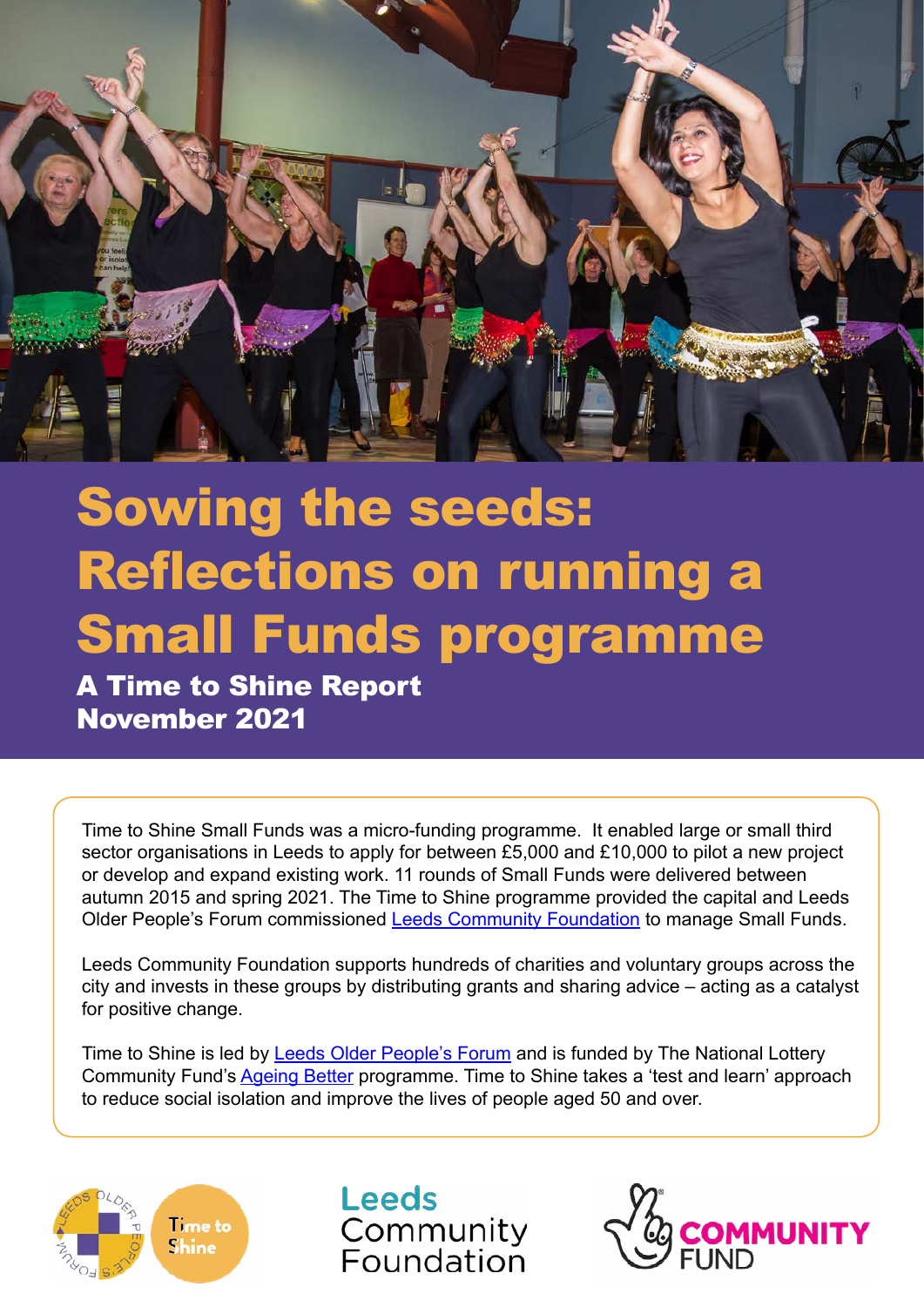**"By developing a strong, close working relationship with Leeds Older People's Forum and embracing the Time to Shine test and learn ethos, we have strengthened our understanding of isolation and loneliness, and our connections with community organisations working in this sphere. We've also experienced first-hand the value of working with and for older people and being part of an age-friendly city."** 

*Leeds Community Foundation*

# Introduction

The purpose of Small Funds was to distribute money regularly, within the third sector, for smallscale, short-term projects. It enabled delivery partners to try out innovative ideas or test new or different ways to reduce social isolation in their communities. The application process and monitoring requirements were lighter-touch and less onerous than for other Time to Shine projects.

Leeds Older People's Forum brought to the table Time to Shine's financial resources, test and learn framework, person-centred approach and focus on collaboration and partnerships. This married well with Leeds Community Foundation's expertise, funding networks and passion for addressing inequalities through supporting the work of the third sector.

Leeds Older People's Forum and Leeds Community Foundation chose not to create a traditional funder / fund manager dynamic at the outset. Both organisations now benefit from a strong, collaborative relationship which has developed over time. All organisations involved in Small Funds derived extra benefits from being part of the wider Time to Shine programme and this is explored in detail in a separate learning report. A link is included in the **resources** section of this report.

### Purpose of this report

To inform this report, staff at Leeds Older People's Forum and Leeds Community Foundation pooled their knowledge, insight and experience of working on the Time to Shine Small Funds programme. The purpose of the report is to reflect on key elements of delivering the Small Funds programme. An associated toolkit, included in the **resources** section, shares practical learning and recommendations. The aim is to help funders, commissioners, trustees and other strategic decision-makers to learn from the opportunities, and challenges, of the Small Funds approach. The report and toolkit may also be useful as 'grey literature' to help academics and practitioners to understand the context, methods and outcomes of this city-wide, micro-funding programme.

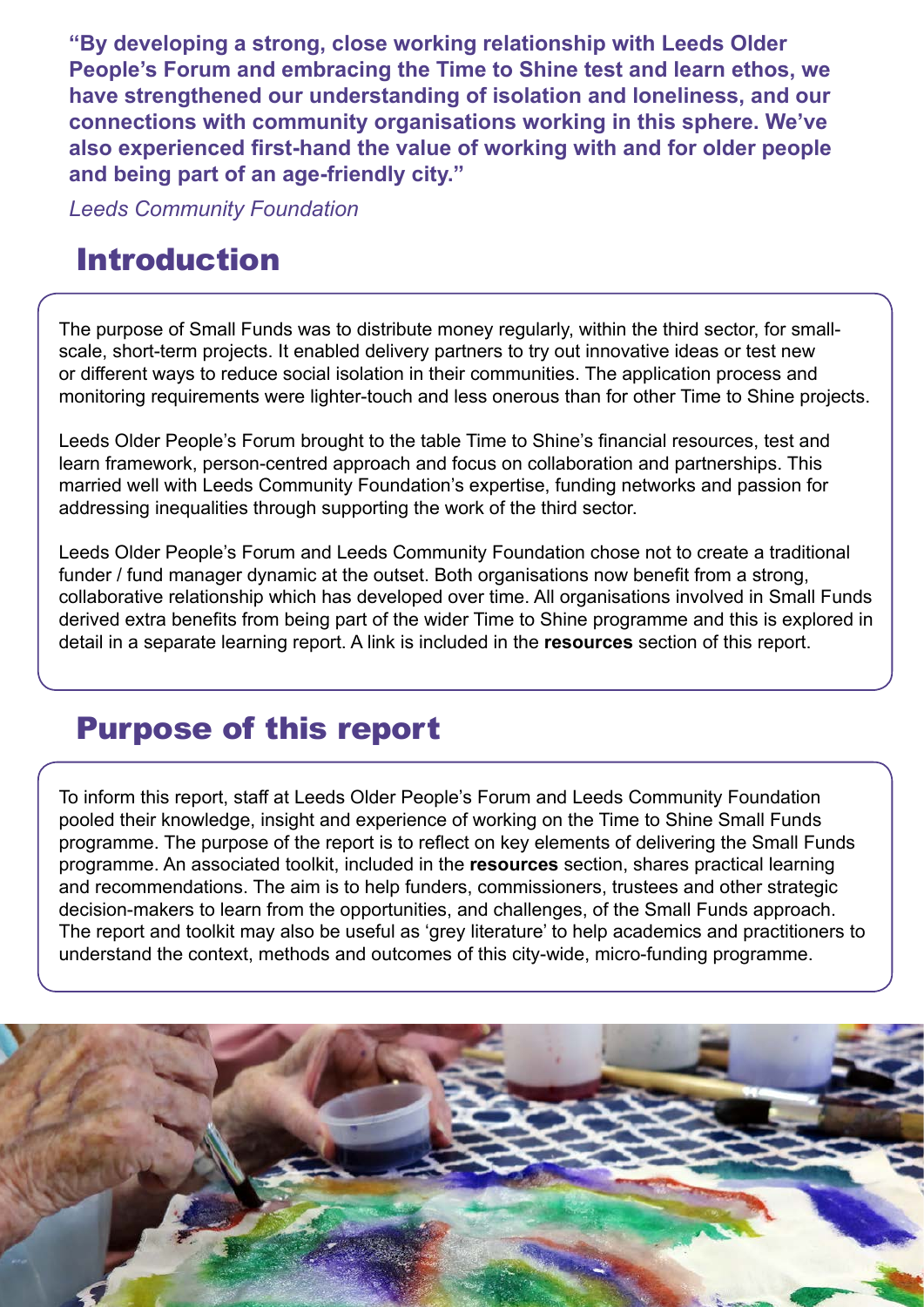The picture below outlines the key statistics relating to the delivery of the Small Funds programme.



### Reflecting on the test and learn approach

Test and learn required trust on all sides, collaboration and a commitment to sharing learning so that others could benefit. It placed emphasis on adaptation and flexible responses to changing needs, not rigid adherence to targets promised in initial funding bids. The Ageing Better programme from the National Lottery Community Fund committed to test and learn. Time to Shine was a conduit for this within the programme, demonstrating that strategic leadership is necessary to establish this approach.

Test and learn enabled the third sector to be creative and brave when applying for Small Funds funding. It enabled the decision-making panel at Leeds Community Foundation to take risks when awarding Small Funds, leading to a rich and varied tapestry of innovative and creative projects. It also enabled the funder and fund manager to reflect on and adapt strategic and operational elements of the Small Funds programme in real time and make changes where necessary. Many of the learning points are included in this report. Small Funds delivery partners submitted over 130 case studies, many of them test and learn case studies, as part of their monitoring returns. These test and learn case studies were analysed in Report 10, part of an academic evaluation of Time to Shine, and key themes were identified. A link is included in the **resources** section of this report.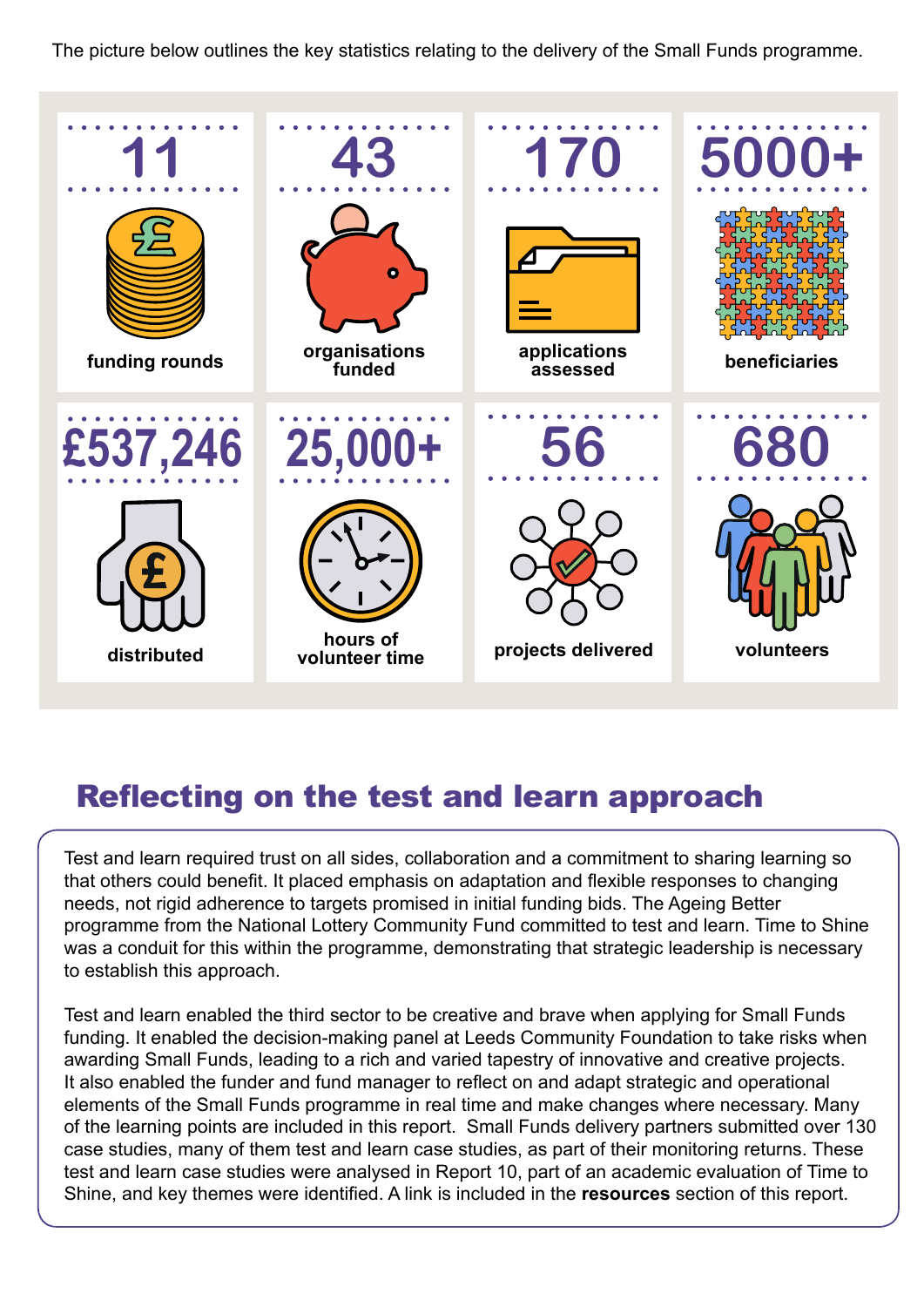**"This has been a great experience for [our new charity]; managing such a large number of people and working cross-culturally with older people and supporting volunteers and the Syrian community."** 

*DAMASQ, Round 5*

# Reflecting on Small Funds as part of the wider funding landscape in Leeds

A good relationship with a wide range of funders and commissioners was essential to support a vibrant third sector in Leeds. The sector was, in turn, willing and able to respond to further funding opportunities. Small Funds was a significant annual investment in Leeds which focused on older people. It added value to other programmes that Leeds Community Foundation managed around older people. These included Leeds City Council's Lunch Clubs, Winter Warmth/Stay Well This Winter and Ideas That Change Lives.

Leeds Community Foundation strives to be a relational grant-maker and Small Funds enabled the team to get to know organisations better and in some cases for the first time. 11 Small Funds recipients were able to build a track record with Leeds Community Foundation which has already supported new grant applications. 11 organisations received more than one Small Funds award over the 6-year period.

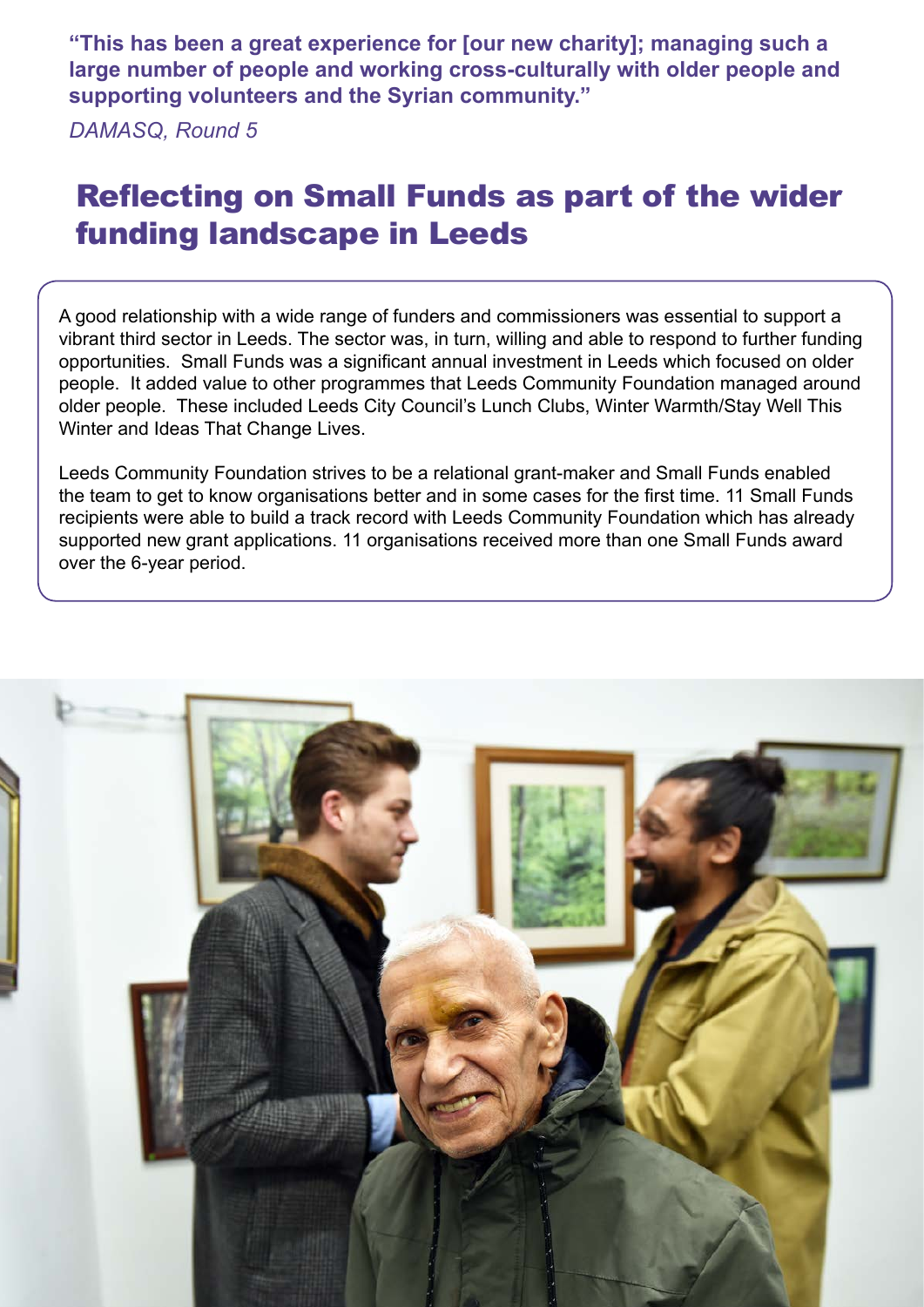**"Time to Shine Small Funds has enabled us to respond to requests of hard of hearing people, opening a new social/peer support group which runs weekly and has proven to be a great support for the hard of hearing community."**

*BID Services, Round 9*

# Reflecting on key elements of the programme

**When considering the programme overall the following themes emerged. All contributed in some way to the success of Small Funds and helped the programme, and the projects, to flourish.**

#### Trust and an awareness of power dynamics

Leeds Older People's Forum wasn't a fund micromanager and the team trusted Leeds Community Foundation's grant-making expertise and approach. This led to a very supportive and mutually beneficial partnership with a good power dynamic.

#### Co-production

Delivering Small Funds enabled Leeds Community Foundation to access the expertise of Time to Shine and Leeds Older People's Forum around older people and isolation. This in turn helped to inform Leeds Community Foundation's approach. The team actively engaged more with older people through commissioning panels, delivery partners and volunteering. Transferring power to a diverse panel of older people to decide which applications to fund for the benefit of other older people in the city kept the focus on co-production.

#### Collaboration, flexibility and support during the Covid-19 pandemic

Leeds Community Foundation and the team at Time to Shine worked well together to respond positively and flexibly when changes were requested by delivery partners. This support helped partners to address any challenges which arose, including those resulting from the Covid-19 pandemic, and created opportunities for learning and reflection. Collaboration with The National Lottery Community Fund was particularly important during the pandemic as Small Funds projects had to re-frame at short notice and deviate from their original project plans. The National Lottery Community Fund's flexibility, understanding and commitment to a test and learn ethos was key. This enabled Leeds Older People's Forum to reassure Leeds Community Foundation and Small Funds delivery partners that it was OK to use Time to Shine funding flexibly to assist those most in need during the pandemic.

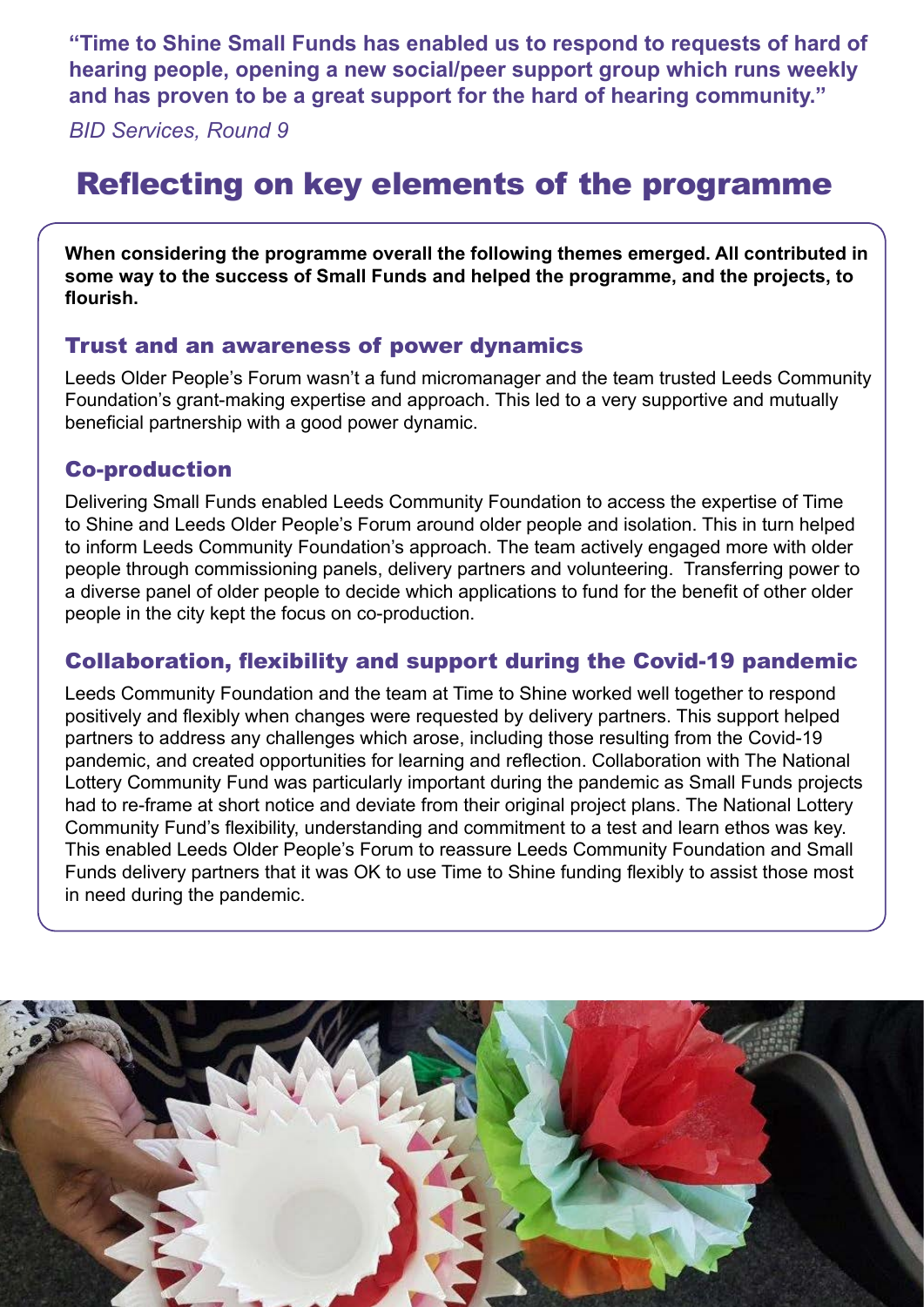

**"We are making strong links with care homes and encouraging some of the local care homes to come along to our other activities at the Community Centre. We are communicating more with other organisations involved in Time to Shine such as Yorkshire Dance, LS14 Trust and New Wortley Community Centre."** 

*Fall Into Place Theatre, Round 10*

#### **Partnerships**

In one round the panel felt that three applications, although good, didn't meet the Small Funds criteria closely enough. Leeds Community Foundation was able to secure funding for these projects through other funding which was available at the time. This unexpected outcome was due to good fortune, a strong network of funders and a focus on partnership working.

#### Integration into wider programmes

It was emphasised from the outset that Small Funds recipients were an important part of the wider Time to Shine programme and the Leeds Community Foundation grant portfolio. This created a sense of community and belonging and brought with it access to support, resources, networks, expertise and opportunities which were beyond the reach of small organisations. These wider benefits would not have been on offer in a stand-alone funding stream.

For example, delivery partners, beneficiaries and volunteers were invited to take part in focus groups and interviews led by Time to Shine's local evaluation partner at the University of Sheffield. This input contributed to two case studies focused on the Small Funds programme. Links are included in the **resources** section of this report. Partners were also invited to showcase their work at celebration events in the city and so reach a wider audience. Leeds Community Foundation was able to offer support with monitoring and help identify potential sources of new funding for Small Funds projects which were successful in the pilot phase.

Involving Small Funds delivery partners in wider Time to Shine activities (such as skill-share sessions, events, training and opportunities to network with peers) enhanced the Time to Shine programme as a whole. It helped other partners to see how diverse, short-term projects took small-scale yet creative and impactful approaches towards the common goal of reducing social isolation and loneliness.

#### Longer-term funding

Small Funds was one of the few longer-term programmes (5+ years) that Leeds Community Foundation had managed. A regular funding pot for Leeds Community Foundation, guaranteed for six years, provided added value and helped Small Funds to establish, grow organically and secure additional funding. Leeds Community Foundation's understanding of ageing, loneliness and social isolation developed over a longer time period; this experience influenced other workstreams and contributed to the legacy of Small Funds.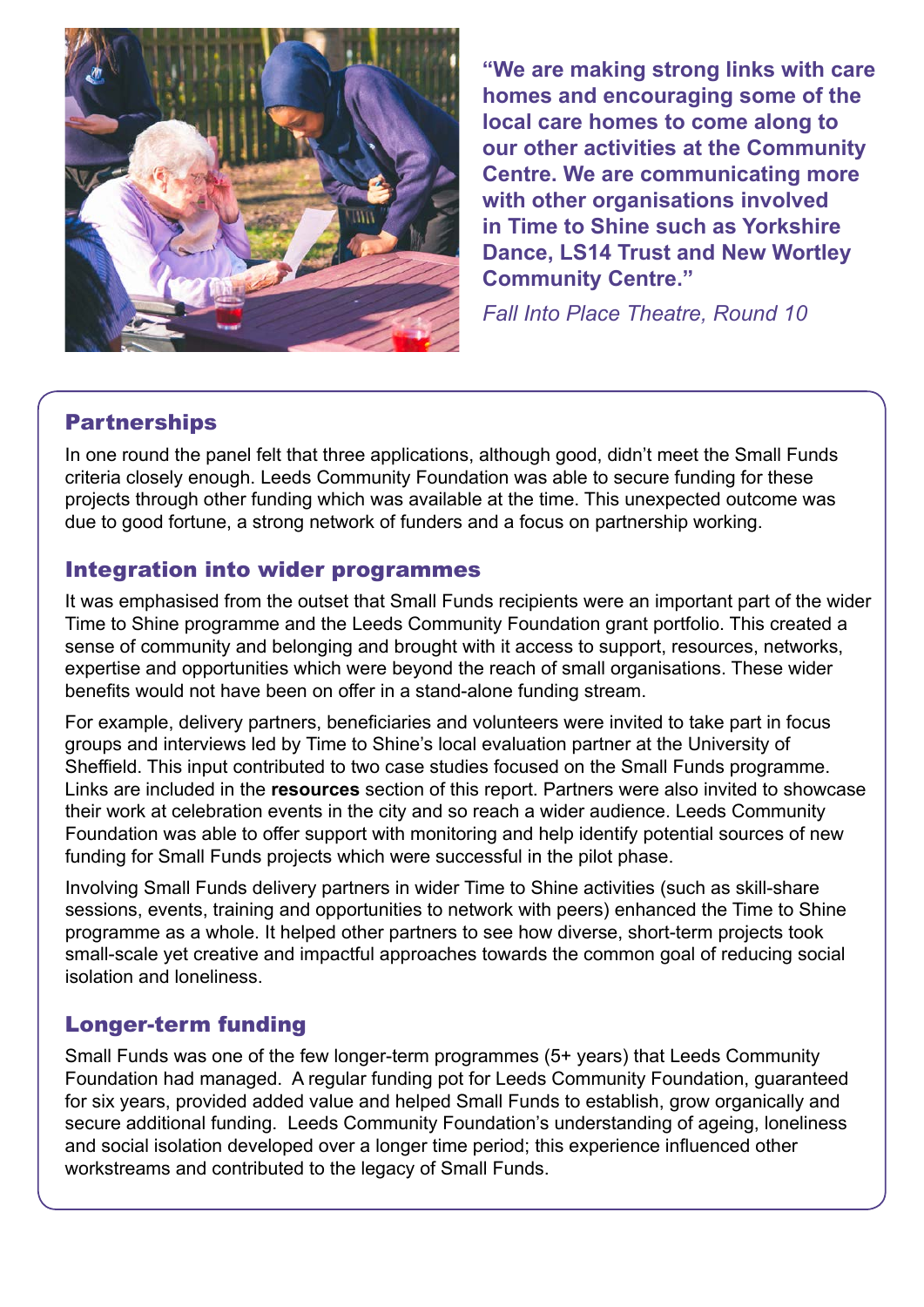# Reflecting on the legacy of Small Funds at Leeds Community Foundation

- Increased co-production with older people through commissioning panels, delivery partners and volunteering - was pivotal in enabling Leeds Community Foundation to become one of 5 national partners in UnLtd and Esmee Fairbairn's 'Solutions for An Ageing Society' programme, bringing further investment into Leeds.
- Test and learn was adopted by Leeds Community Foundation and triggered a consultation exercise to gather feedback after Round 8 to understand people's experiences of applying for Small Funds.
- The case study template developed by Time to Shine shaped Leeds Community Foundation's approach to monitoring and evaluation. It was adapted and used in The Leeds Fund strategic grants programme 'Loneliness to Inclusion'.
- Group inductions enabled Small Funds recipients to meet each other, discuss practicalities and understand that their work was an important part of a wider programme. Leeds Community Foundation saw that group inductions were valuable and replicated them for other programmes, including The Leeds Fund strategic grants.